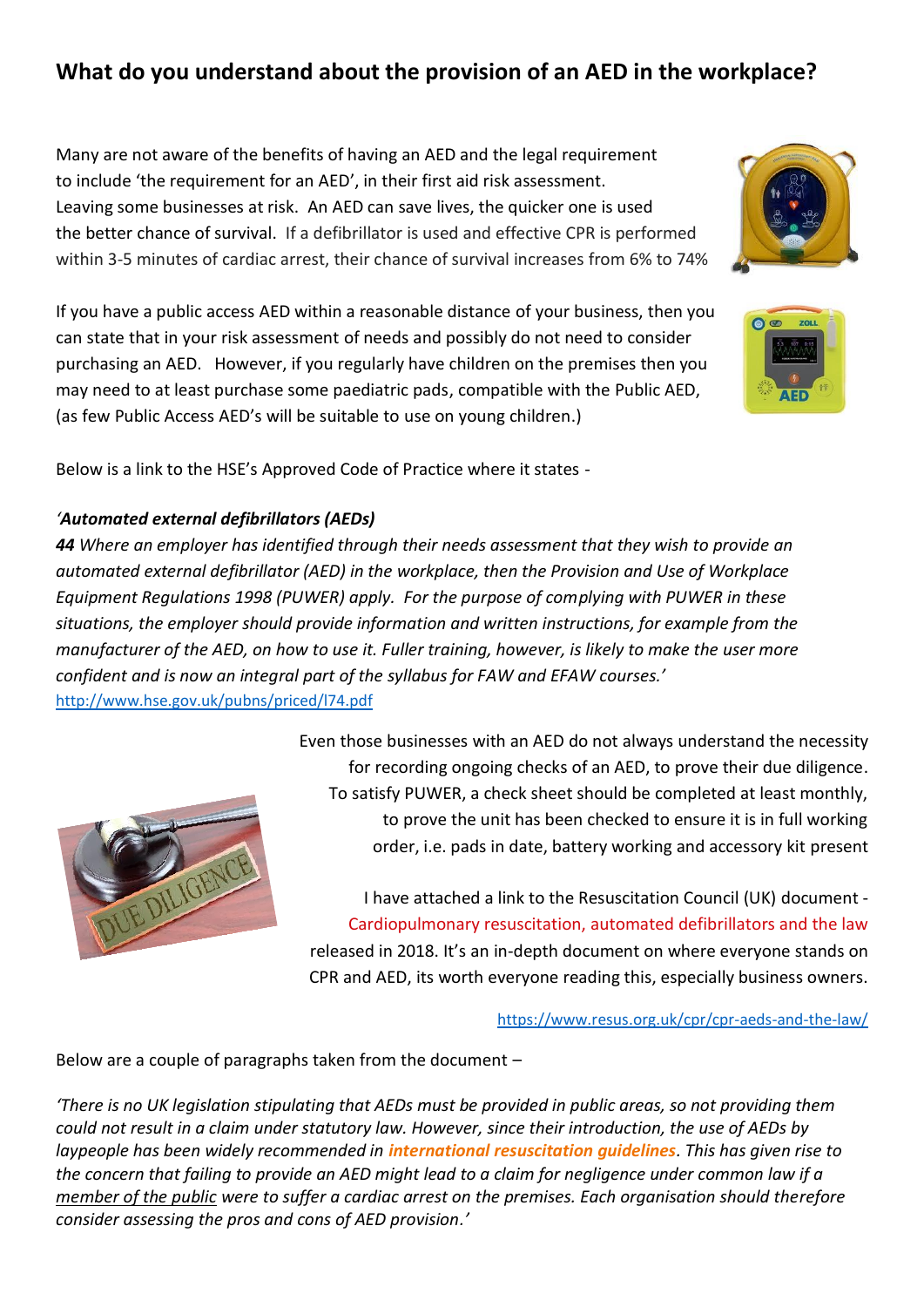*'The cost of purchasing an AED and training staff to use it may be considerable. However, when looking at the cost, a lack of resources would not be considered a reasonable defence. Failing to adopt common practice can be strong evidence that appropriate precautions were not taken. When an AED is provided in a workplace and used by a member of staff, it becomes work equipment to which the Provision and Use of Work Equipment Regulations 1998 in England, Wales and Scotland (1999 in Northern Ireland) apply. Failure to maintain the equipment or to train your staff in its use would be a breach of the regulations by the employer.'*

Do not forget there is now the corporate manslaughter charge to consider as well !

### **FACTS -**



It is hoped that when an AED is purchased that it will never need to be used. So yes, it can be an expensive piece of wall décor. However, we routinely purchase first aid kits, how often do most businesses use more than the plasters! We legally have to have fire extinguishers, how much does this cost?

In 2017/18, 334 people died in fires in the UK, (71 of those where in the Grenfell Disaster) sadly an increase of 71 deaths to the previous year.

60,000 people die each year in the UK from sudden cardiac arrest (SCA) - 270 of those are children

## **So, some points to remember regarding the provision of an AED –**

- $\checkmark$  A business must risk assess their need for an AED best practice record it for future reference.
- $\checkmark$  If you need an AED, research what unit would be best for your business We believe an AED that is semi-automatic, with escalating joules and can give you some feedback as to how good your CPR is, is a better option. Also, if you regularly have children on site, you should consider the suitability of the unit to be easily used on a child.
- $\checkmark$  Decide on whether it will be beneficial to your business to make the unit available to the community, (this could result in some good publicity for your business as well as general satisfaction that your business is protecting the local community.)
- $\checkmark$  Ensure the unit is checked regularly and record those checks.
- ✓ Ensure **ALL** staff know where the unit is kept and train as many staff as possible in its safe use. Anyone can use an AED; they do not have to be a trained first aider.
- $\checkmark$  Remember all units work on the same basis, some will give you more help than others, i.e. tell you to push harder, faster etc. using a CPR reading device, that monitors how good the rescuers CPR is. A point to consider before purchasing an AED.
- $\checkmark$  Ensure your unit has an accessory kit and the contents have not exceeded their expiry date.